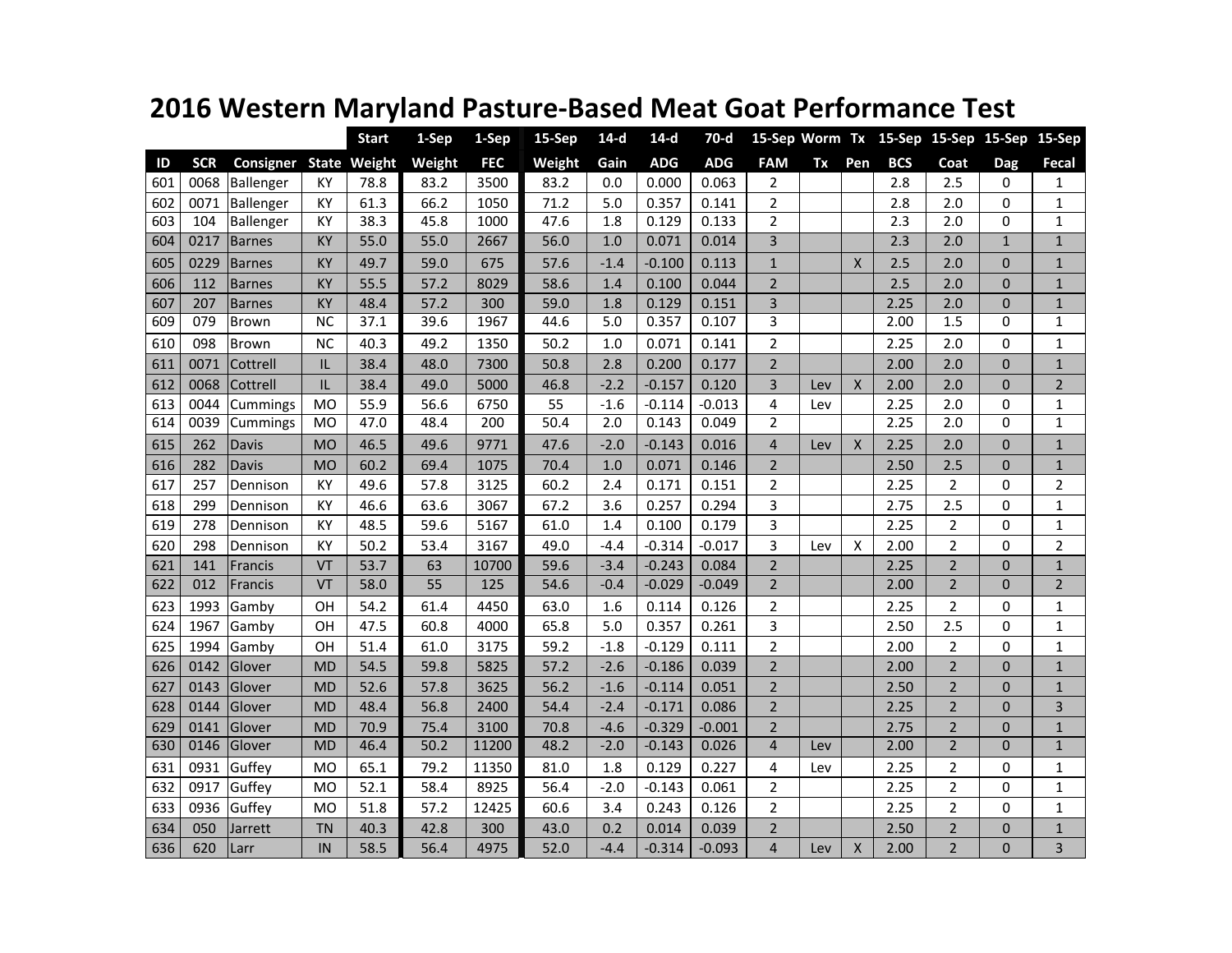## **2016 Western Maryland Pasture-Based Meat Goat Performance Test**

|     |            |                    |           | <b>Start</b>        | 1-Sep  | 1-Sep      | 15-Sep | $14-d$ | $14-d$     | $70-d$     |                         |     |                           |            | 15-Sep Worm Tx 15-Sep 15-Sep 15-Sep 15-Sep |              |                |
|-----|------------|--------------------|-----------|---------------------|--------|------------|--------|--------|------------|------------|-------------------------|-----|---------------------------|------------|--------------------------------------------|--------------|----------------|
| ID  | <b>SCR</b> | Consigner          |           | <b>State Weight</b> | Weight | <b>FEC</b> | Weight | Gain   | <b>ADG</b> | <b>ADG</b> | <b>FAM</b>              | Tx  | Pen                       | <b>BCS</b> | Coat                                       | Dag          | <b>Fecal</b>   |
| 637 | 630        | Larr               | IN        | 55.3                | 68.6   | 2925       | 62.2   | $-6.4$ | $-0.457$   | 0.099      | 3                       | Lev | X                         | 2.00       | $\overline{2}$                             | $\mathbf{0}$ | $\mathbf{1}$   |
| 638 | 618        | Larr               | IN        | 52.1                | 68.0   | 943        | 64.2   | $-3.8$ | $-0.271$   | 0.173      | $\overline{2}$          |     |                           | 2.50       | $\mathbf 2$                                | $\mathbf{0}$ | $\overline{2}$ |
| 639 | 726        | Loos               | IL        | 60.0                | 78.0   | 3575       | 78.8   | 0.8    | 0.057      | 0.269      | 1                       |     |                           | 3.00       | $\overline{2}$                             | 0            | $\mathbf{1}$   |
| 640 | 721        | Loos               | IL        | 62.6                | 68.4   | 16925      | 69.2   | 0.8    | 0.057      | 0.094      | $\overline{2}$          |     |                           | 2.75       | $\overline{2}$                             | 0            | $\mathbf{1}$   |
| 641 | 720        | Loos               | $\sf IL$  | 62.0                | 74.8   | 9600       | 77.4   | 2.6    | 0.186      | 0.220      | $\overline{2}$          |     |                           | 2.75       | $\overline{2}$                             | 0            | $\mathbf{1}$   |
| 642 | 016        | Loyd               | <b>NC</b> | 59.5                | 65.0   | 6250       | 55.2   | $-9.8$ | $-0.700$   | $-0.061$   | $\overline{\mathbf{4}}$ | Lev | X                         | 2.00       | $\mathbf 2$                                | $\mathbf 2$  | $\mathbf 1$    |
| 643 | 023        | Loyd               | <b>NC</b> | 43.2                | 50.2   | 3875       | 54.8   | 4.6    | 0.329      | 0.166      | $\overline{3}$          |     |                           | 2.00       | $\overline{2}$                             | $\Omega$     | $\mathbf{1}$   |
| 644 | R083       | Maynard<br>Dishman | TN        | 49.9                | 45.8   | 4360       | 47.6   | 1.8    | 0.129      | $-0.033$   | $\overline{2}$          |     |                           | 2.00       | $\overline{2}$                             | 0            | $\mathbf{1}$   |
| 645 | R049       | Maynard<br>Dishman | <b>TN</b> | 44.6                | 59.0   | 7700       | 57.2   | $-1.8$ | $-0.129$   | 0.180      | 3                       | Lev | X                         | 2.00       | $\overline{2}$                             | 0            | $\mathbf{1}$   |
| 646 | 113        | Mulhall            | KY        | 58.5                | 52.8   | 175        | 54.2   | 1.4    | 0.100      | $-0.061$   | $\overline{4}$          | Lev | $\pmb{\times}$            | 1.50       | $\overline{2}$                             | $\mathbf{0}$ | 3              |
| 647 | 117        | Mulhall            | KY        | 59.1                | 68.6   | 3200       | 69.4   | 0.8    | 0.057      | 0.147      | 3                       |     |                           | 2.25       | 2.5                                        | $\mathbf{0}$ | $\mathbf{1}$   |
| 648 | 3747       | Murphy             | NJ        | 66.9                | 79.2   | 1650       | 78.8   | $-0.4$ | $-0.029$   | 0.170      | $\mathbf 1$             |     |                           | 2.50       | 2                                          | 0            | 1              |
| 649 | 4048       | Murphy             | NJ        | 59.9                | 77.0   | 5825       | 75.0   | $-2.0$ | $-0.143$   | 0.216      | $\overline{2}$          |     |                           | 2.00       | $\mathbf 2$                                | 0            | 1              |
| 650 | F200       | Murphy             | NJ        | 74.4                | 92.8   | 8067       | 84.0   | $-8.8$ | $-0.629$   | 0.137      | $\overline{2}$          |     | X                         | 2.50       | $\overline{2}$                             | 0            | 1              |
| 651 | F167       | Murphy             | <b>NJ</b> | 56.0                | 65.0   | 5550       | 68.2   | 3.2    | 0.229      | 0.174      | $\overline{2}$          |     |                           | 2.25       | $\overline{2}$                             | 0            | $\overline{2}$ |
| 652 | 1623       | Nelson             | <b>MD</b> | 46.4                | 49.8   | 2500       | 43.6   | $-6.2$ | $-0.443$   | $-0.040$   | $\overline{2}$          |     | $\boldsymbol{\mathsf{X}}$ | 2.00       | $\overline{2}$                             | $\mathbf{0}$ | ns             |
| 653 | 1604       | Nelson             | <b>MD</b> | 40.4                | 49.0   | 8514       | 47.0   | $-2.0$ | $-0.143$   | 0.094      | 3                       | Lev |                           | 2.00       | $\overline{2}$                             | $\mathbf 0$  | $\mathbf{1}$   |
| 654 | 1610       | Nelson             | <b>MD</b> | 49.6                | 60.0   | 4225       | 55.6   | $-4.4$ | $-0.314$   | 0.086      | 3                       | Lev | $\mathsf{X}$              | 2.00       | $\mathbf 2$                                | $\mathbf{0}$ | $\mathbf{1}$   |
| 655 | 0441       | Patrick            | KY        | 52.9                | 68.8   | 4450       | 69.4   | 0.6    | 0.043      | 0.236      | 3                       |     |                           | 2.25       | $\overline{2}$                             | 0            | 1              |
| 656 | 0470       | Patrick            | KY        | 58.9                | 60.0   | 8425       | 58.0   | $-2.0$ | $-0.143$   | $-0.013$   | 3                       | Lev |                           | 2.25       | $\overline{2}$                             | 0            | $\mathbf{1}$   |
| 658 | 1001       | Payne              | OK        | 41.5                | 44.0   | 233        | 46.0   | 2.0    | 0.143      | 0.064      | $\overline{2}$          |     |                           | 2.00       | $\overline{2}$                             | $\mathbf 0$  | $\mathbf{1}$   |
| 659 | 1070       | Payne              | OK        | 36.7                | 41.2   | 9633       | 40.4   | $-0.8$ | $-0.057$   | 0.053      | $\overline{2}$          |     |                           | 2.00       | $\overline{2}$                             | $\mathbf 0$  | $\mathbf{1}$   |
| 661 | 1611       | Peters             | <b>NC</b> | 41.9                | 52.4   | 500        | 52.6   | 0.2    | 0.014      | 0.153      | $\overline{2}$          |     |                           | 2.00       | $\overline{2}$                             | 0            | $\mathbf{1}$   |
| 662 | 1639       | Peters             | <b>NC</b> | 54.3                | 63.2   | 6833       | 59.2   | $-4.0$ | $-0.286$   | 0.070      | 3                       | Lev | X                         | 2.25       | $\overline{2}$                             | $\Omega$     | $\overline{2}$ |
| 663 | 1609       | Peters             | <b>NC</b> | 43.6                | 47.2   | 475        | 49.4   | 2.2    | 0.157      | 0.083      | $\mathbf 1$             |     |                           | 2.00       | $\overline{2}$                             | 0            | $\mathbf{1}$   |
| 664 | 1603       | Peters             | <b>NC</b> | 47.0                | 50.6   | 1280       | 45.0   | $-5.6$ | $-0.400$   | $-0.029$   | $\overline{2}$          |     | Χ                         | 2.00       | $\overline{2}$                             | 0            | 3              |
| 665 | 1649       | Pinneo             | KS        | 60.5                | 70.8   | 8400       | 69.8   | $-1.0$ | $-0.071$   | 0.133      | $\overline{2}$          |     |                           | 2.25       | $\overline{2}$                             | $\mathbf{0}$ | $\mathbf{1}$   |
| 666 | 1865       | Pinneo             | KS        | 44.7                | 46.6   | 4625       | 45.0   | $-1.6$ | $-0.114$   | 0.004      | $\overline{2}$          |     |                           | 2.00       | $\overline{2}$                             | $\mathbf 0$  | $\mathbf 1$    |
| 667 | 1723       | Pinneo             | KS        | 51.9                | 59.8   | 4600       | 57.0   | $-2.8$ | $-0.200$   | 0.073      | $\overline{2}$          |     |                           | 2.25       | $\overline{2}$                             | $\mathbf{0}$ | $\mathbf 1$    |
| 668 | 0027       | Pritchett          | <b>AL</b> | 47.2                | 49.2   | 1286       | 51.2   | 2.0    | 0.143      | 0.057      | $\overline{2}$          |     |                           | 2.25       | $\overline{2}$                             | 0            | $\mathbf 1$    |
| 669 | 0026       | Pritchett          | AL        | 54.5                | 54.8   | 1233       | 50.2   | $-4.6$ | $-0.329$   | $-0.061$   | 3                       | Lev |                           | 2.00       | $\overline{2}$                             | 0            | $\mathbf{1}$   |
| 670 | 0007       | Purich             | VT        | 41.0                | 52.2   | 5240       | 52.2   | 0.0    | 0.000      | 0.160      | $\overline{\mathbf{4}}$ | Lev |                           | 2.25       | $\mathbf 2$                                | $\pmb{0}$    | $\mathbf 1$    |
| 671 | 0008       | Purich             | VT        | 38.5                | 43.4   | 2550       | 44.4   | 1.0    | 0.071      | 0.084      | $\overline{2}$          |     |                           | 2.00       | $\overline{2}$                             | $\mathbf{0}$ | $\mathbf{1}$   |